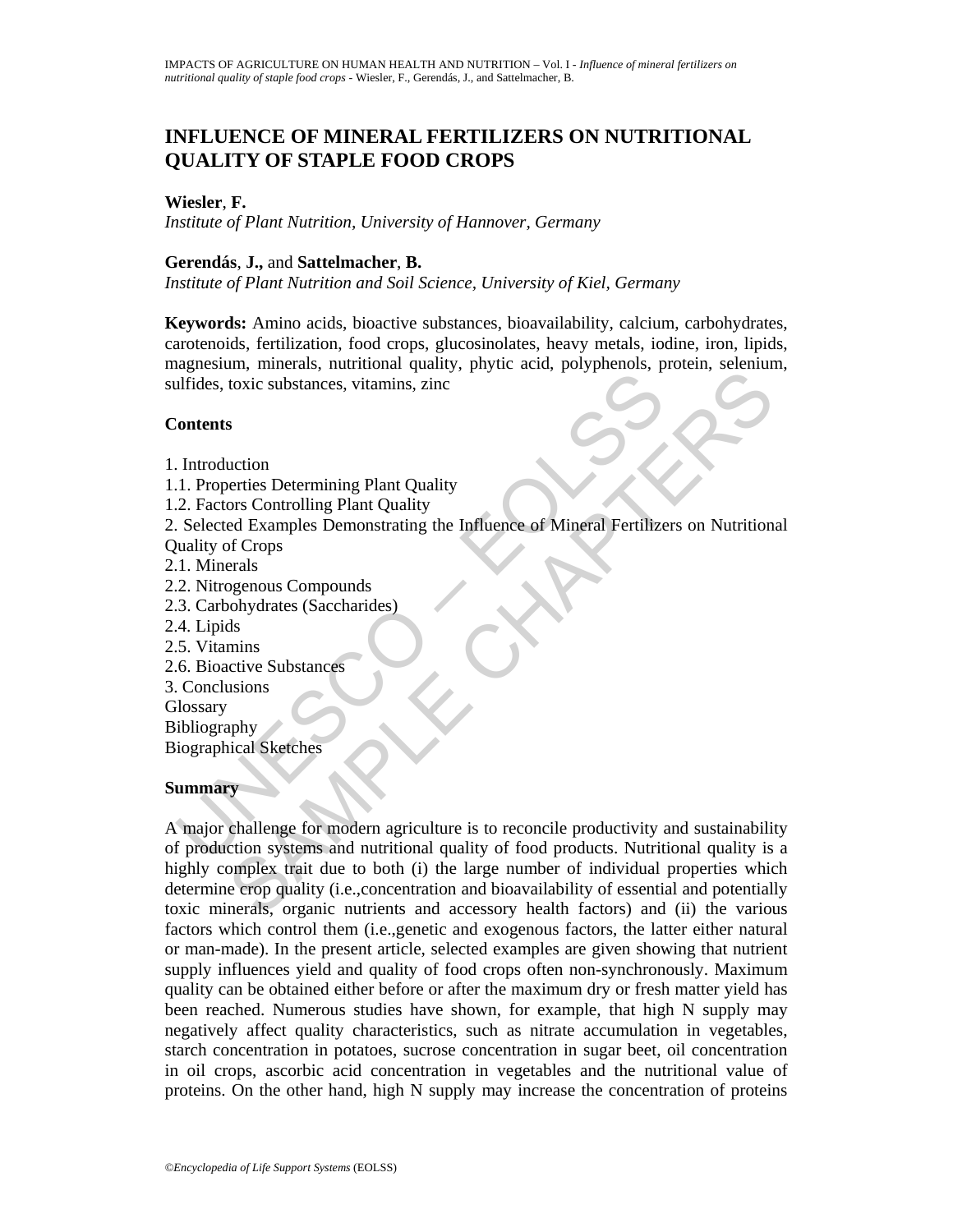and also the concentrations of some vitamins, e.g., carotene and thiamin. A synchronous pattern of yield and quality curves is the exception rather than the rule. In view of overall quality integrated fertilization strategies should aim rather at an optimization of the various quality properties than at a maximization of single properties. The effects of accessory health factors and antinutrients on human health in general and the influence of mineral fertilization on the concentration of these compounds in particular require further studies. At present, an assessment of many of these compounds regarding their actual impact on human health is often complicated by the fact that the same compound (e.g., phytic acid) may simultaneously show both typical features of an antinutrient (e.g., inhibition of mineral element bioavailability) and typical features of an accessory health factor (e.g., anticarcinogenic activity).

# **1. Introduction**

Introduction<br>o meet the food requirements of a growing world population, intens<br>roduction was a major challenge for agriculture in the past and will re<br>e future, particularly in developing countries with high population pr Interior<br>
the food requirements of a growing world population, intensification of ero<br>
n was a major challenge for agriculture in the past and will remain essential is<br>
c, particulary in developing countries with high popu To meet the food requirements of a growing world population, intensification of crop production was a major challenge for agriculture in the past and will remain essential in the future, particularly in developing countries with high population pressure. Enormous increases of crop yields in the past decades were mainly brought about by the introduction of 'Green Revolution' technologies, i.e., the cultivation of new, highyielding varieties along with increasing use of mineral fertilizers and crop protection chemicals. However, during the Green Revolutions push toward food security, little attention was given to (i) adverse environmental impacts of modern agricultural practices, and (ii) nutritional quality of food crops. Then, starting in the late 1970s, increasing environmental concern resulted in considerable efforts to improve the sustainability of modern agricultural production systems, for example by more efficient use of mineral fertilizers. Quality of food crops as a practical problem in human nutrition, though recognized since many years, only received growing attention during the 1990s, due to various studies which indicated that there is a lack of adequate, balanced nutrition in many countries, resulting in poor health, low productivity and an increase of chronic diseases, especially in low-income families. In recent publications, it has been emphasized, therefore, that a new paradigm ('food system paradigm') for world agriculture is needed, aiming at productivity, sustainability and nutritional quality of food products. However, when paying more attention to plant quality, we are confronted with the high complexity of this trait, due to both (i) the large number of individual properties which determine crop quality and (ii) the various genetic and exogenous factors which control them. These aspects will be outlined in the following sections, followed by the presentation of selected examples demonstrating the effects of mineral nutrition on nutritional quality of food crops.

# **1.1. Properties Determining Plant Quality**

Overall quality may be defined as the sum (or product) of individual properties that enable a plant or plant product to meet the requirements of a user or consumer. Table 1 shows that overall quality depends on both physical and chemical plant properties. Physical properties determine nearly exclusively the outward appearance and thus the marketable yield of vegetables and fruits for direct consumption. To achieve required quality standards, vegetable growers often apply very high doses of nitrogen, irrespective of adverse environmental impacts and the nutritional quality of the product.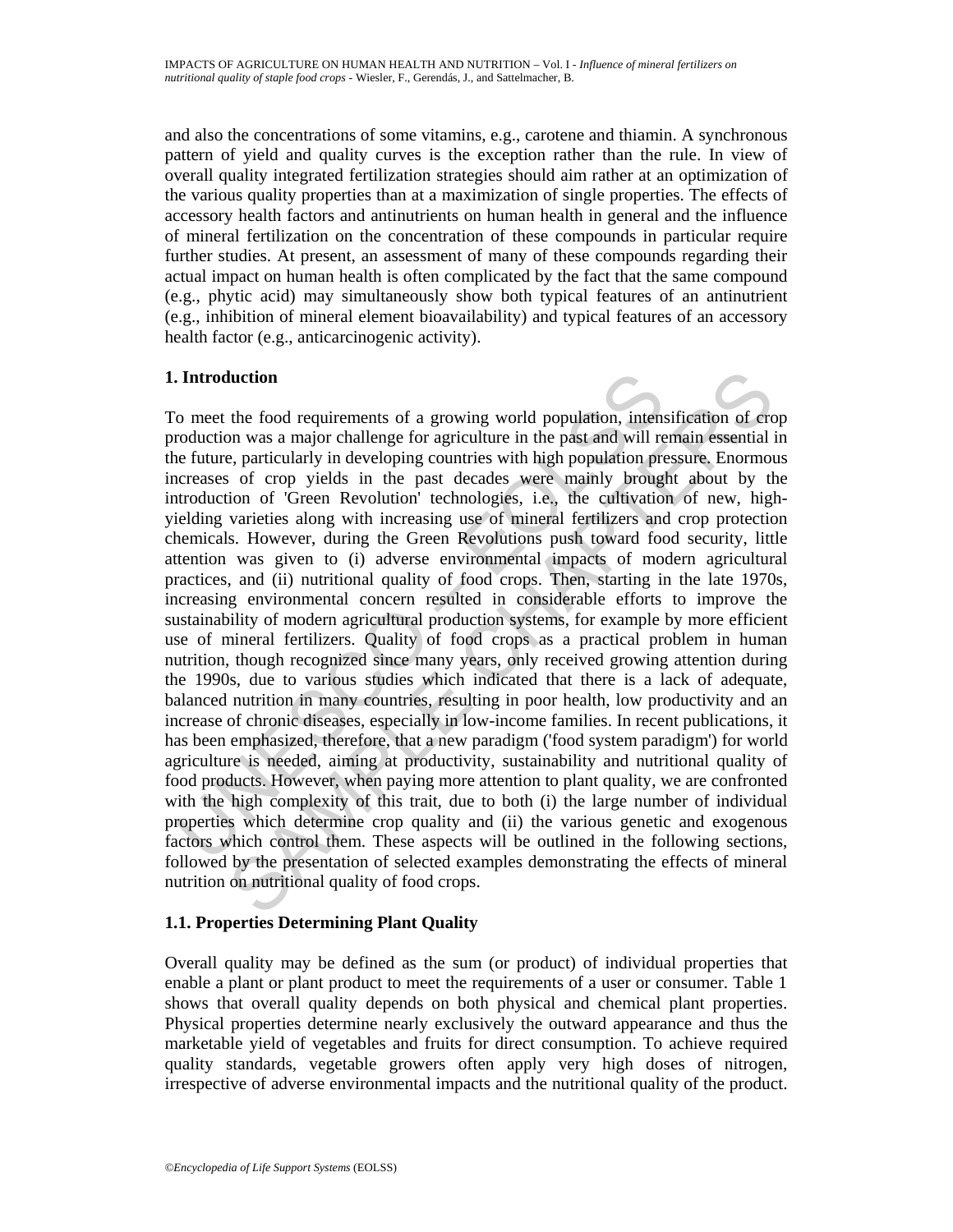Nutritional and sensory quality are, however, mainly determined by the chemical composition of a plant including both quality-improving and quality-reducing compounds. Quality may be improved by high concentrations of essential minerals, carbohydrates, nitrogenous compounds, such as essential amino acids, lipids, organic acids, flavors, vitamins and bioactive compounds (secondary compounds or accessory health factors). Most of these groups of substances also include, however, qualityreducing compounds, for example heavy metals, nitrate, oxalate and so-called antinutrients. It is worth mentioning that a number of compounds (e.g., phytic acid, dietary fiber) simultaneously show typical features of an antinutrient (e.g., due to adverse effects on mineral element bioavailability), as well as typical features of an accessory health factor (e.g., due to anticarcinogenic activity). In contrast to marketable yield and nutritional quality, processing quality (including cooking quality) depends on both physical and chemical properties of the harvested plant part. In addition to these parameters directly determining crop quality, one may also include production quality, i.e., environmental impacts of crop production, into an overall quality concept.

| Physical characteristics                                                                   | Chemical composition    |
|--------------------------------------------------------------------------------------------|-------------------------|
|                                                                                            | · Minerals              |
| • Shape                                                                                    | • Carbohydrates         |
| $\bullet$ Size                                                                             | • Nitrogenous compounds |
| • Weight                                                                                   | · Lipids                |
| $\bullet$ Color                                                                            | • Organic acids         |
| • Freshness<br>• Ripeness<br>$\bullet$ Texture<br>• Absence of defects, diseases and pests | • Vitamins              |
|                                                                                            | $\bullet$ Flavors       |
|                                                                                            | · Bioactive compounds   |
|                                                                                            | • Antinutrients         |
|                                                                                            | · Pesticide residues    |
| Table 1. Properties determining plant quality                                              |                         |
| 2. Factors Controlling Plant Quality                                                       |                         |

Table 1. Properties determining plant quality

# **1.2. Factors Controlling Plant Quality**

Plant quality is predominantly controlled by genetic and physiological factors. This becomes obvious in a comparison of species (e.g., low protein concentration in cassava roots compared with cereal grains and legume seeds, relatively low protein concentration in rice grains compared with other cereal grains), cultivars (e.g., protein nutritional quality of conventional and quality protein maize (QPM) or conventional and high-lysine barley), plant organs (e.g., mineral element or nitrate concentration in vegetative and reproductive plant organs) and tissues (e.g., minerals and essential amino acids in the bran and endosperm of cereal grains). These examples demonstrate the outstanding importance of dietary diversity for a balanced and healthy nutrition in humans. Furthermore, the existence of sufficient genetic variation clearly indicates that nutritional quality of crops may be improved by both conventional breeding and molecular genetic approaches (*see other articles in this book dealing with this aspect*). However, within existing genetic boundaries, exogenous factors, either natural (e.g.,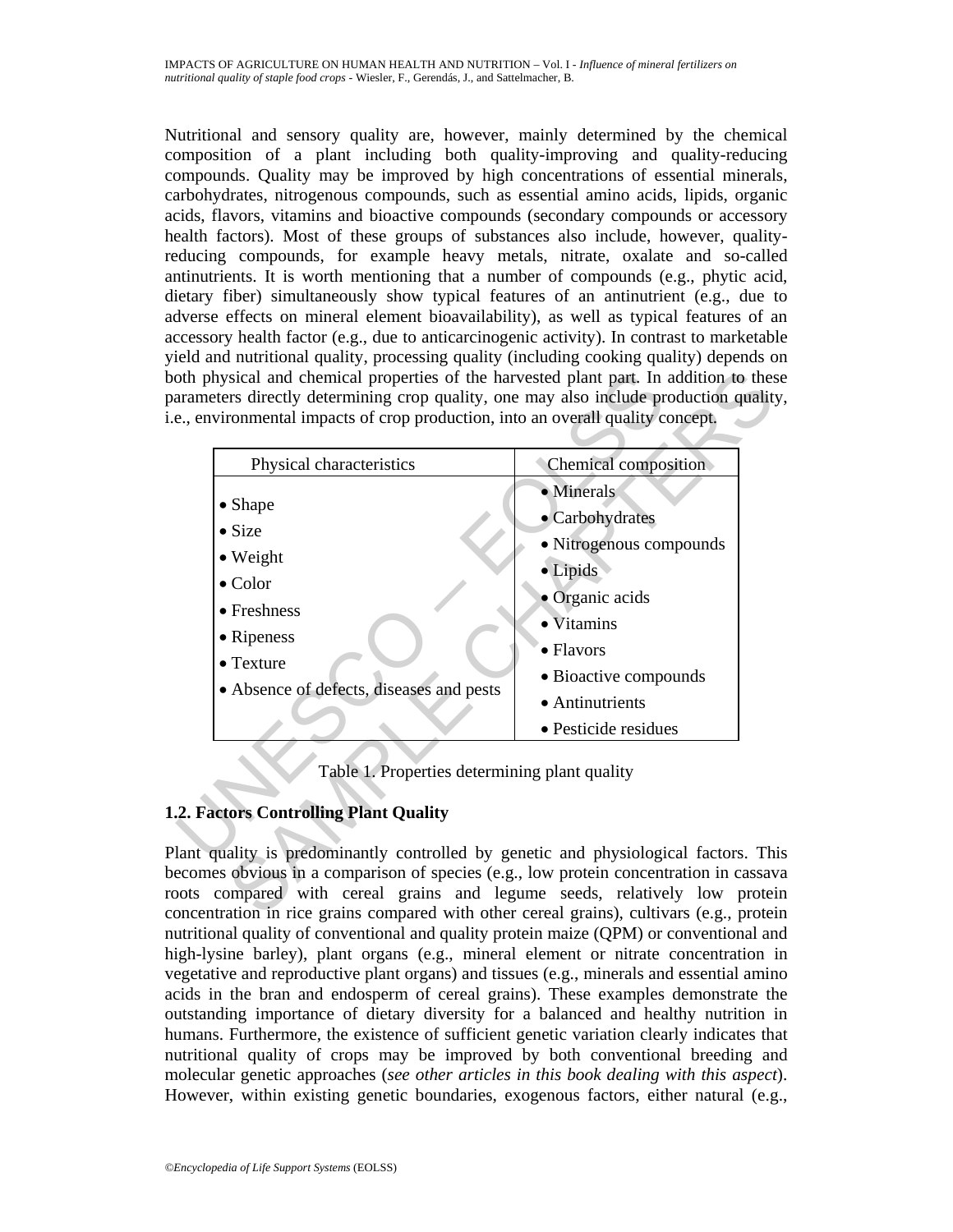climate and soil fertility, pest pressure) or anthropogenic (e.g., soil cultivation, fertilization, irrigation, air and soil pollution, plant protection, harvest time and harvest method, postharvest treatments, transport, storage and processing) may considerably modify the quality of plant products. These factors may have a special relevance in those situations where food diversity is low, due either to traditional eating habits, or limited access to diverse foods in low-income families.



Figure 1. Yield (dotted curve) and product quality (curves 1, 2 and 3) as influenced by nutrient supply. For examples see text. Based on Marschner H. (1995). *Mineral Nutrition of Higher Plants*. London: Academic Press.

And the state of the contention in our product same of the state of the state of the state of the state of the state of the state of the number of the number of the number of the number of the number of the number of the Mineral nutrient supply may influence all quality traits listed in Table 1. As already mentioned above, the need for adequate food supply will require raising crop yields and thus an increased use of fertilizers in the future. However, in assessing the prospects for a maximization of both yield and quality, we have to consider that these traits are often not increased synchronously by the amount of nutrient supply. As shown schematically in Figure 1, maximum quality can be obtained either before (curve 2) or after (curve 3) the maximum dry or fresh matter yield has been reached. A synchronous pattern of yield and quality curves (curve 1) is the exception rather than the rule. Examples for curve 2 are nitrogen supply and quality characteristics, such as low nitrate concentrations in vegetables, starch concentration in potatoes and cereal grains, sucrose concentration in sugar beet, oil concentration in oil crops, nutritional value of proteins and ascorbic acid concentration in vegetables. On the other hand, maximum quality may require a higher nutrient supply than necessary for maximum yield, for example to achieve high gluten concentrations in baking wheat or high mineral element concentration in cereal grains. Figure 1 clearly indicates that reverse relationships may exist between mineral element supply and different quality properties, for example between outward and internal quality of a crop (e.g., green color and nitrate concentration in vegetables) and also between various internal quality parameters (e.g., protein concentration and nutritional value of proteins). The situation becomes even more complicated if we include production quality into an overall quality concept. For example, if large amounts of fertilizers are applied to improve the outward quality of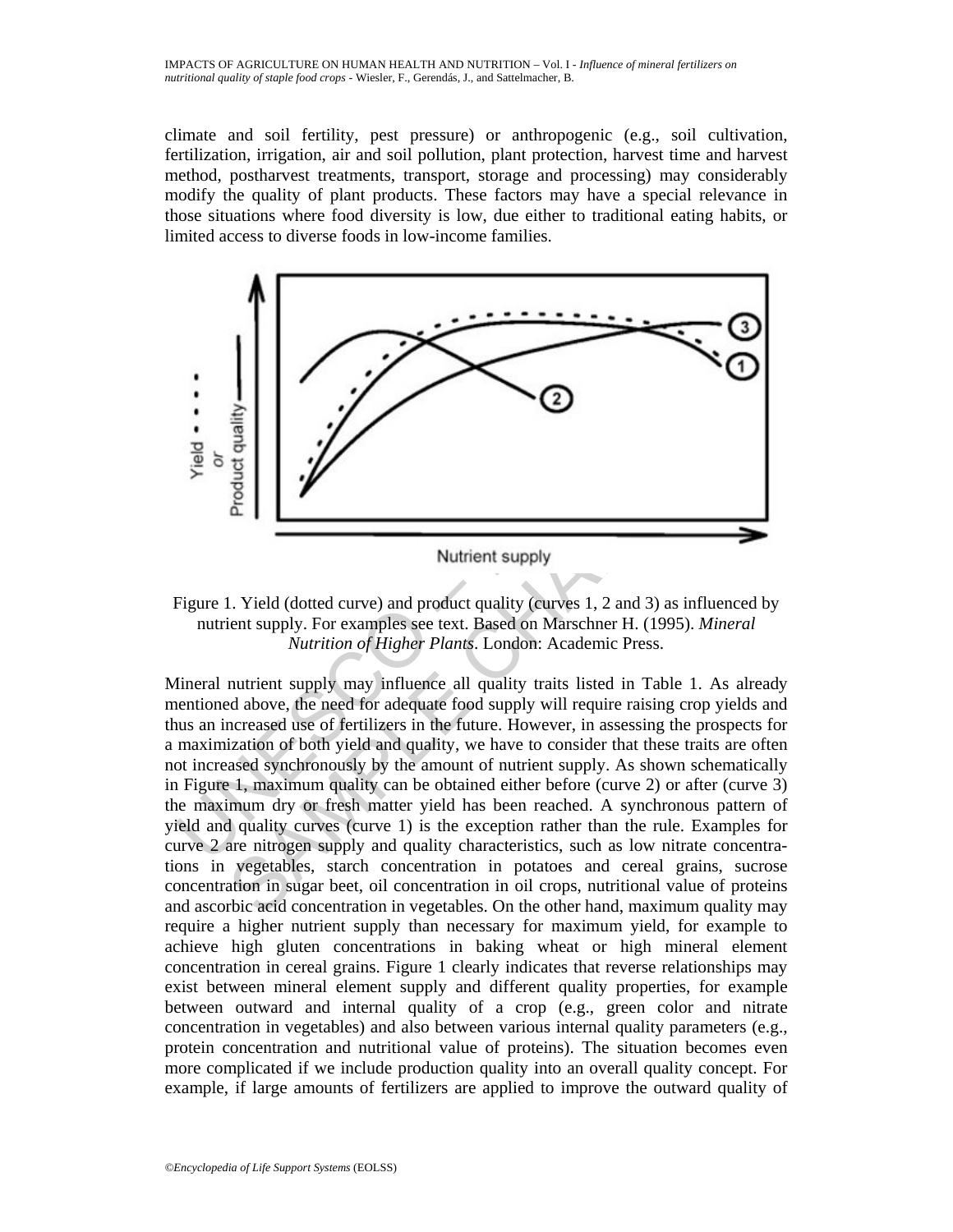vegetables or gluten concentration in cereal grains, the environment may be adversely affected by low fertilizer N recovery.

Plant nutrition affects plant quality not only through the amount of nutrient supply, but also through a number of other factors listed in Table 2. All these factors should be considered when integrated fertilization strategies considering yield, product quality and production quality are developed. In the following sections, selected examples demonstrating the influence of mineral fertilization on the chemical composition of plants and thus its nutritional quality will be presented.

| Measure                                                                        | Example                                    |
|--------------------------------------------------------------------------------|--------------------------------------------|
| • Amount of nutrient supply by soil                                            | N, K, Ca, Mg, P, S, Cl, B, Fe, Mn, Zn, Cu, |
| and fertilizers                                                                | Mo, Ni, (Na, Se, Cr, I, F)                 |
|                                                                                |                                            |
| • Nutrient ratios                                                              | K/Ca ratio                                 |
| • Nutrient form                                                                | $NH_4^+$ vs. $NO_3^-$                      |
|                                                                                | CI- vs. $SO_4^2$ salts                     |
|                                                                                | Salts vs. chelates                         |
|                                                                                | Mineral vs. organic fertilizers            |
|                                                                                |                                            |
| • Technique of application                                                     | Broadcast vs. banded                       |
|                                                                                | Soil vs. foliar                            |
|                                                                                |                                            |
| • Timing of application                                                        | Late N application with baking wheat       |
|                                                                                |                                            |
| • Post-harvest treatments                                                      | Ca infiltration of apple fruits            |
| • Minor components of fertilizers                                              | Cd in P fertilizers                        |
| • Side effects of fertilizers                                                  | Nutrient effects on plant diseases and     |
|                                                                                | pests                                      |
| Table 2. Measures of plant nutrition influencing the quality of plant products |                                            |

# **2. Selected Examples Demonstrating the Influence of Mineral Fertilizers on Nutritional Quality of Crops**

# **2.1. Minerals**

All minerals essential for plant growth (i.e., calcium, Ca; potassium, K; magnesium, Mg; phosphorus, P; chlorine, Cl; iron, Fe; zinc, Zn; copper, Cu; manganese, Mn; molybdenum, Mo; boron, B and - in form of amino acids - nitrogen, N; and sulfur, S) and, additionally, several other elements (sodium, Na; iodine, I; fluorine, F; selenium,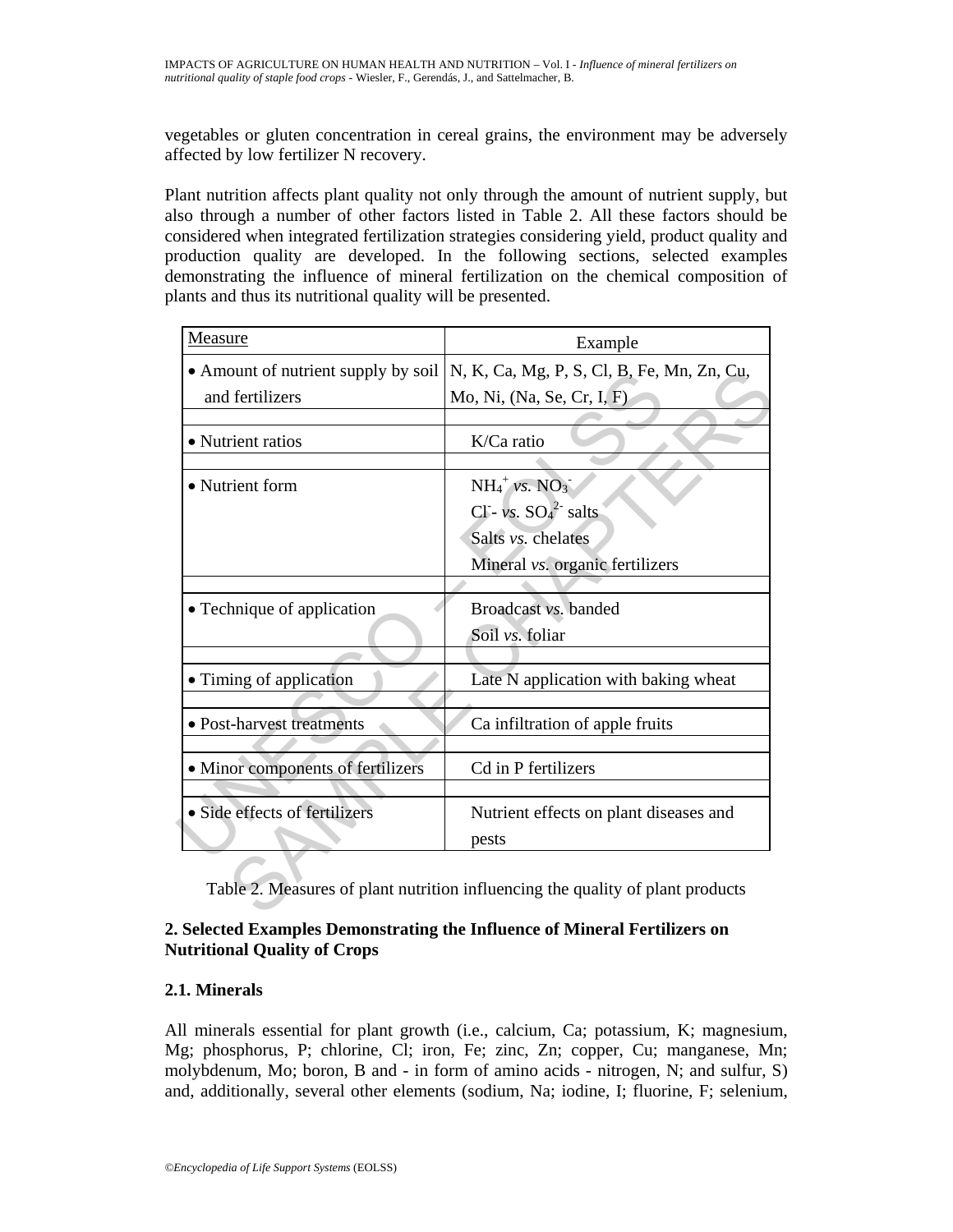Se; chromium, Cr) are considered essential for humans. Some evidence suggests that several ultra-trace elements (e.g., arsenic, As; nickel, Ni; silicon, Si) are also essential nutrients for animals, although deficiencies in humans have not been described. In addition to being essential for growth and metabolism, and their effects in preventing the classical mineral deficiency diseases (e.g., anemia caused by Fe deficiency, goiter and cretinism caused by iodine deficiency, myocardiopathy caused by Se deficiency ('Keshan disease')), some minerals are known to be significant contributors to the reduction in the risk of contracting chronic diseases, such as cancer, cardiovascular diseases and degenerative diseases associated with aging. All essential elements may cause nutrient imbalances and toxicity in humans (namely Cu, Cr, F, Mo, Ni, Se or Zn) when intake persistently exceeds requirement. Health risks may also be caused by excess intake of other trace elements, such as arsenic (As), cadmium (Cd), mercury (Hg) or lead (Pb).

Hg) or lead (Pb).<br>
Hineral malnutrition is widespread, but there are large variations<br>
becific deficiencies across geographical and socioeconomic divisi<br> *revalence of Micronutrient Malnutrition and its Impacts on the Hea* ead (Pb).<br>
malnutrition is widespread, but there are large variations in prevalence deficiencies across geographical and socioeconomic divisions (see *Globo*<br>
cof of particular concern are Ca, Mg, Fe, Zn, L and Se. Althou Mineral malnutrition is widespread, but there are large variations in prevalence of specific deficiencies across geographical and socioeconomic divisions (see *Global Prevalence of Micronutrient Malnutrition and its Impacts on the Health of Children*). Minerals of particular concern are Ca, Mg, Fe, Zn, I, and Se. Although developing countries often have a higher incidence of mineral deficiency, intakes of minerals below the Recommended Dietary Intakes (RDAs) are not confined to those countries. For example, total diet studies in the USA indicated that average intakes of Ca, Mg, Fe, Zn and Cu were below recommended amounts for some age-sex groups. Before discussing the effect of mineral fertilization on the mineral element concentration in plant foods, it should be emphasized that no single plant species, regardless of growing conditions and agricultural practices, can supply all of the mineral requirements of humans, again highlighting the importance of dietary diversity for healthy nutrition. For the minerals of particular concern, the richest sources in human diets are dairy products (Ca), meat (Fe, Zn, Se in liver and kidney), fish (Se, I), certain vegetables (Mg, Ca, Fe, Zn), whole grain products (Zn, Se), wheat bran (Mg), legume seeds (Mg, Fe, Zn) and nuts (Mg, Se in Brazil nuts). Cereal grains are nearly always very low in Ca, rice grains are especially low in Fe and Zn, and milk and many vegetables and fruits contain little Se.

# **2.1.1. Concentration of Essential Minerals of Particular Concern**

# **2.1.1.1. Calcium and Magnesium**

The range of calcium concentrations in plants is predominantly a characteristic of the plant species or plant organ, and is less dependent on the level of available Ca in the soil. An increase in the concentration of Ca in the external solution may lead to an increase in the Ca concentration in leafy vegetables, but not necessarily in lowtranspiring organs such as fleshy fruits, tubers and grains supplied predominately via the phloem. However, on soils with appreciable cation-exchange capacity (CEC) and for non-legume crops, calcium concentration in soil solution is rarely a limiting factor for Ca uptake. Since Ca transport to the roots via mass flow often exceeds Ca absorption by the roots, Ca concentration in the rhizosphere is often higher than in the bulk soil. Only soils that are highly weathered have a low pH, and low CEC may supply calcium inadequately for plant growth. Under these conditions, amelioration of the soil acidity by liming is essential to improve plant growth, and may also increase the Ca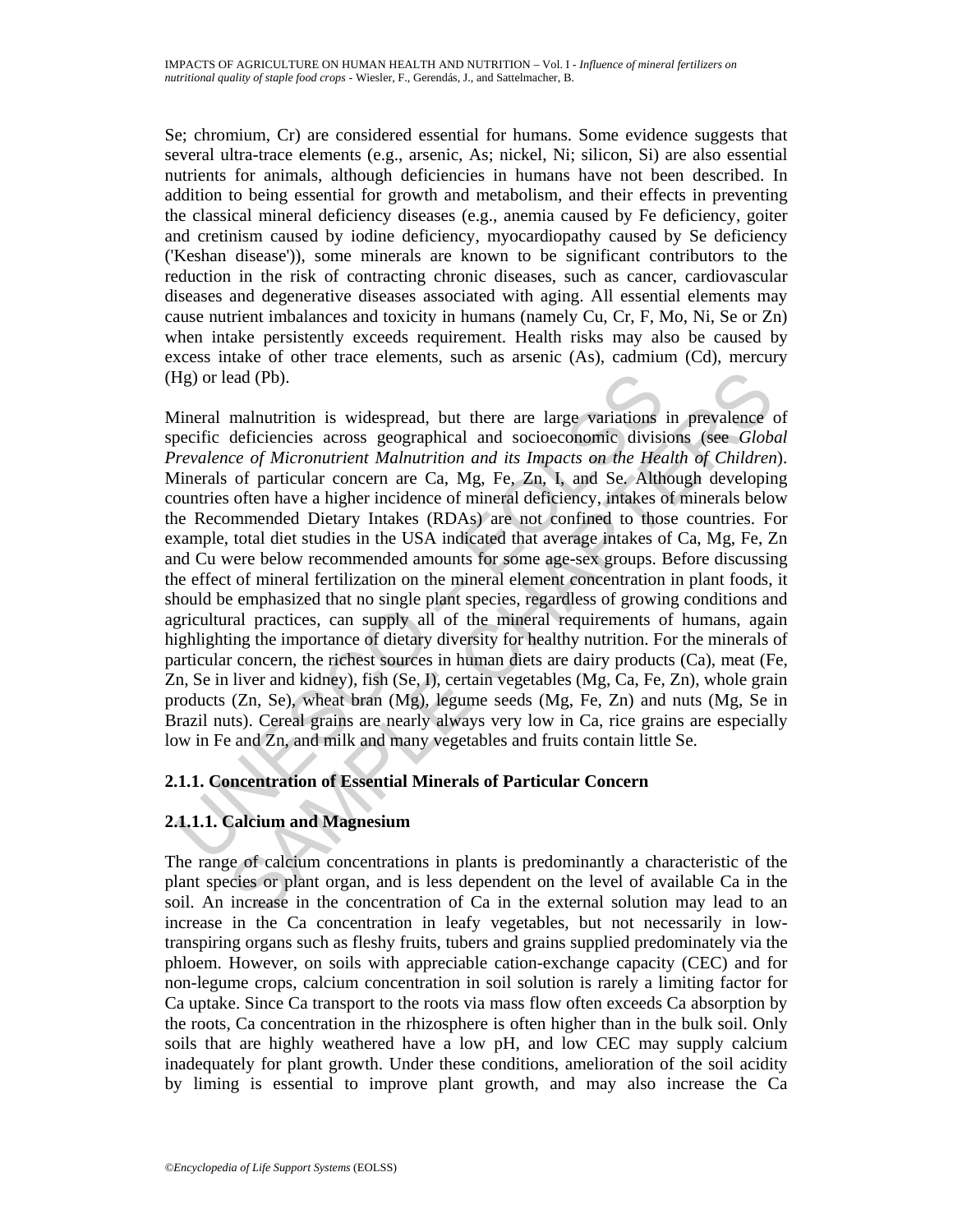concentration in the plant. Most commonly used are limestone or dolomite  $(CaCO<sub>3</sub>$  with varying amounts of  $MgCO<sub>3</sub>$ , but slag and other materials are also appropriate. For example, rock phosphates have a liming effect and, additionally, they provide Ca. It should be considered that liming is not always an easy to handle technique because of (i) the risk of over-liming which may induce deficiency of P and micronutrients, and (ii) the slow downward movement and thus low efficacy of Ca from the lime particles. Ca salts, such as  $CaSO_4$  or  $CaCl_2$  and mineral N-sources containing  $Ca(NO_3)_2$  may also be used to increase Ca tissue concentration, whereas acid-forming  $(NH_4)_2SO_4$  may reduce tissue Ca. To increase the Ca concentration in leaves or fruits, more effective measures than simply increasing the Ca supply should be considered, namely the avoidance of high concentrations of competing ions in the soil solution  $(K^+, NH_4^+, Mg^{2+})$  and increasing the xylem flow into low-transpiring organs (increasing the root pressure, avoidance of high salt concentrations in the substrate, raising the relative humidity during the night, leaf pruning). Although Ca concentration varies considerably between plant species, and may be moderately increased by agricultural practices, it should be emphasized that recommended intakes are barely achieved without the consumption of milk, dairy products or Ca-fortified products.

woidance of high salt concentrations in the substrate, raising the ruring the night, leaf pruning). Although Ca concentration varies constant species, and may be moderately increased by agricultural practility inclusion p is the relative human and the substrate, raising the relative humiditive is equilibrity and concentration varies considerably between<br>eices, and may be moderately increased by agricultural practices, it should be<br>recise, Deficiency of available magnesium in the soil and suboptimum Mg levels in plants may be caused by low-Mg parent rock materials, Mg leaching and unbalanced NPK fertilization. Deficiency is accentuated by low soil pH and high concentrations of competing ions in the soil solution. In clear contrast to Ca, correction of soil Mg deficiency may not only increase the Mg concentration in leaves but, due to its higher mobility in plants, also in seeds and grains. Various Mg salts, such as  $MgSO<sub>4</sub> H<sub>2</sub>O$ ,  $MgSO_4$  7 H<sub>2</sub>O and MgCl<sub>2</sub> or dolomite (CaCO<sub>3</sub> + MgCO<sub>3</sub>), may be used to avoid Mg deficiency. Similar to Ca, care should be taken to avoid induced Mg deficiency through competing ions, such as  $H^+, K^+, NH_4^+, Ca^{2+}$  and  $Mn^{2+}$ .



#### **Bibliography**

- - -

Beringer H. (1966). Influence of N fertilization on yield, lipid content and fatty acid pattern in seeds and leaves of oat. *Zeitschrift für Pflanzenernährung und Bodenkunde* **114**, 117-127. [This article presents a good example for the distinct influence of N fertilization on lipid yield and fatty acid pattern in generative and vegetative organs].

Brown M.L. (1990). Present knowledge in nutrition. *International Life Science Institute – Nutrition Foundation*, 532 pp. Washington: International Life Sciences Institute Press. [This book deals with energy, macronutrients, fat-soluble vitamins, water-soluble vitamins, macrominerals, microminerals, special physiological needs, chronic diseases, evaluation of nutritional status].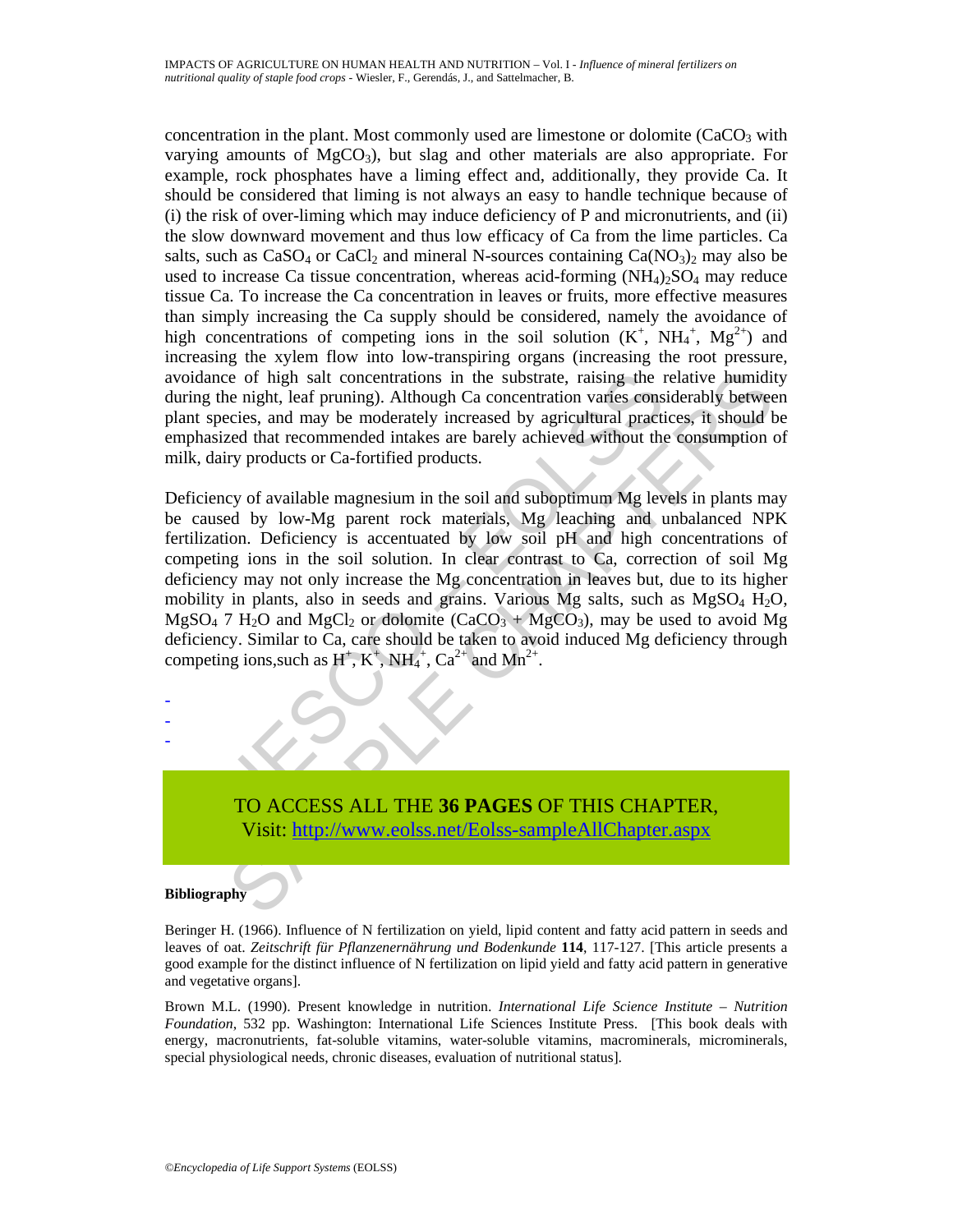Dampney P.M.R. and Salmon S. (1990). The effect of rate and timing of late nitrogen applications to breadmaking wheats as ammonium nitrate or foliar urea-N, and the effect of foliar sulphur application. *Aspects of Applied Biology* **25**, 229-241. [This study shows that a maximization of quality (crude protein concentration in wheat grains) may require higher N rates than those necessary for a maximization of grain yield. However, benefits of high grain protein must be balanced against the increasing environmental pressure resulting from low recovery of extra N].

D'Mello J.P.F., Duffus C.M. and Duffus J.H. [eds.] (1991). *Toxic Substances in Crop Plants*. 339 pp. Cambridge: The Royal Society of Chemistry. [This book reviews the current knowledge of toxic substances in various crop plants, with particular reference to their antinutritional effects in animals and humans and the potential for detoxification].

Evers A.M. (1994). The influence of fertilization and environment on some nutritionally important quality criteria in vegetables - a review of research in the Nordic countries. *Agricultural-Science in Finland* **3**, 177-187. [This review shows that genotype, environmental factors and N supply affect vitamin and nitrate contents].

Fageria N.K., Baligar V.C. and Jones C.A. (1997). *Growth and Mineral Nutrition of Field Crops*. 2nd edition, revised and expanded. New York: Dekker, 624 p. [This book examines interrelationships governing the nutritional and growth aspects of field and forage crops].

Friedmann M. (1996). Nutritional value of proteins from different food sources. A review. *J. Agric*. *Food Chem*. **44**, 6-29. [This article discusses the methods used for protein quality evaluation and characterizes the nutritional value of different protein sources].

Gupta U.C. (1991). Iron status of crops in Prince Edward Island and effect of soil pH on plant iron concentration. *Canadian Journal of Soil Science* **71**, 197-202. [This study compares the effects of rate, source and method of Fe application on Fe concentration in vegetative shoot tissue and grains of cereals].

Hägg M., Ahvenainen R., Evers A.M. and Tiilikkala [eds.] (1999). *Agri-Food Quality II. Quality Management of Fruits and Vegetables.* 337 pp. Cambridge: The Royal Society of Chemistry. [These proceedings, from an international conference, cover quality aspects of the whole production chain].

Hauck R.D. [ed.] (1984). *Nitrogen in Crop Production*. 804 pp. Madison, Wisconsin: American Society of Agronomy. [This book covers a wide range of aspects related to N nutrition and crop quality].

agena N.K., Baligar V.C. and Jones C.A. (1997). *Growth and Mineral Nutrition*<br>geria N.K., Baligar V.C. and Jones C.A. (1997). *Growth and Mineral Nutrition*<br>verning the nutritional and growth aspects of field and forage c contents).<br>
EX, Ralignar V.C. and Jones C.A. (1997). *Growth and Mineral Nutrition of Field Crops.* 2r, Nakigar V.C. and Jones C.A. (1997). *Growth and Mineral Nutrition of Field Crops.* 2r, wised and expanded. New York: Märländer B. (1990). Influence of nitrogen supply on yield and quality of sugar beet. *Zeitschrift für Pflanzenernährung und Bodenkunde* **153**, 327-332. [This article reports on the effect of variable N rate on sugar beet yield and quality. The optimum N level for white sugar yield was lower than for total sugar yield. In particular, white sugar concentration decreased with increasing N rate due to a steeply increased amino-N content with increasing N rate].

Marschner H. (1995). *Mineral Nutrition of Higher Plants*. 889 pp. London, San Diego, New York: Academic Press. [This textbook introduces comprehensively mineral nutrition of plants].

McLaughlin M.J., Parker D.R. and Clarke J.M. (1999). Metals and micronutrients – food safety issues. *Field Crops Research* **60**, 143-163. [This article reviews the effects of soil and plant factors and agricultural practices on food-chain contamination with metals and micronutrients].

Pfützner G., Pfaff C. and Roth H. (1952). Influence of N fertilization on yield and content of B vitamins in spinach. *Landwirtschaftliche Forschung* **4**, 105-118. [This article presents a typical example for the influence of N fertilization on B-vitamin contents of vegetative organs].

Randall P.J. and Wrigley C.W. (1986). Effects of sulfur supply on the yield, composition, and quality of grain from cereals, oilseeds, and legumes. *Advances in Cereal Science and Technology* **3**, 171-206. [This review gives a comprehensive overview of the occurrence of sulfur deficiency and the effects of this mineral nutrient on nutritional and processing quality of grain and seed crops].

Torre M., Rodriguez A.R. and Saura-Calixto F. (1991). Effects of dietary fiber and phytic acid on mineral availability. *Critical Reviews in Food Science and Nutrition* **1**, 1-22. [This article reviews the effects of dietary fiber and phytic acid on mineral bioavailabilty].

Usherwood N. R. (1985) The role of potassium in crop quality, in *Potassium in Agriculture* (ed. Munson, R. D.), pp. 489-513. Madison, Wisconsin: American Society of Agronomy. [This paper reviews the effect